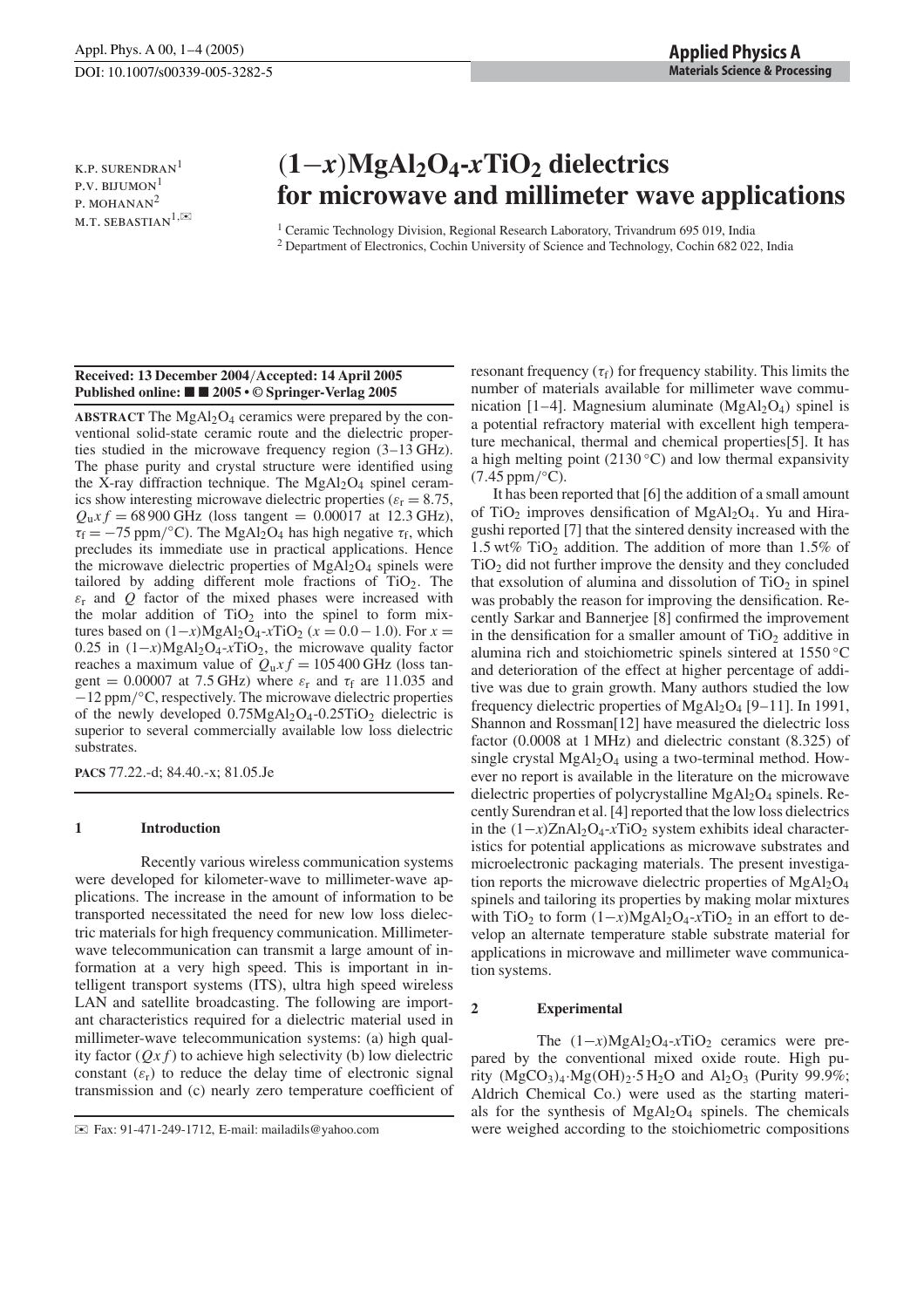and were ball milled in a polyethylene bottle using zirconia balls in deionized water for 24 hours. The slurry was dried at 100 ◦C in hot air oven and was calcined at 1100 ◦C for four hours. The phase purity of the spinel was established through the X-ray diffraction technique. It was then ball milled with Anatase TiO<sub>2</sub> (Aldrich 99.9% pure) according to the formula  $(1−x)MgA<sub>2</sub>O<sub>4</sub> - xTiO<sub>2</sub>$  ( $x = 0.0, 0.1, 0.12$ , 0.14, 0.16, 0.18, 0.20, 0.25, 0.3, 0.4, 0.5, 0.6, 0.7, 0.8, 0.9 and 1.0) for 24 hours using deionized water as the mixing medium. The slurry was dried and was then ground for several hours in agate mortar. Four wt % of poly vinyl alcohol (PVA) was added as the binder and were pressed into cylindrical disks of about 14 mm diameter and 6–8 mm thickness in a tungsten carbide die under a pressure of about 150 MPa. These compacts were fired at a rate of  $5 \degree C/min$ up to  $600\degree$ C and soaked at  $600\degree$ C for 1 hour to expel the binder before they were sintered in the temperature range  $1400-1460$  °C for four hours in air at a heating rate of  $10 °C/h$ our. The sintered samples were annealed at  $1000 °C$ for five hours. The well-polished ceramic pellets with an aspect ratio (D/L) of 1.8 to 2.2 which was found to be the best for maximum separation of the modes, were used for microwave measurements. The bulk density of the sintered samples were measured using Archimedes method. The powdered samples were used for analyzing the X-ray diffraction patterns using  $Cu K<sub>\alpha</sub>$  radiation (Rigaku - Dmax 1C, Japan).

The dielectric properties  $\varepsilon_r$  and  $\tau_f$  of the materials were measured in the microwave frequency range using a network analyzer HP 8510C (Hewlett-Packard, Palo Alto, CA). The dielectric constant  $\varepsilon_r$  was measured by the post resonator method of Hakki and Coleman [13] and the dielectric sample was end shorted with finely polished copper plates coated with gold. The microwaves are coupled through *E*field probes as described by Courtney[14]. The  $TE_{011}$  mode of resonance, which is least perturbed by the surrounding field variations was used for measurements. The unloaded quality factor  $Q_{\text{u}}$  of the resonance was determined using a copper resonant cavity[15] whose interior was coated with silver; the ceramic dielectric was placed on a low loss quartz spacer. The coefficient of thermal variation of resonant frequency ( $\tau_f$ ) was measured by noting the temperature variation of the resonant frequency of  $TE<sub>011</sub>$  mode in the reflection configuration over a range of temperature  $25-75$  °C when the sample was kept in the end shorted position.

## **3 Results and Discussion**

The density of sintered pure  $MgAl<sub>2</sub>O<sub>4</sub>$  was measured to be  $3.48 \text{ g/cm}^3$  which is about 97% of its theoretical density  $[16](3.58 \text{ g/cm}^3)$ . Figure 1 shows the variation of bulk density of  $(1-x)MgA_2O_4$ -*x*TiO<sub>2</sub> ceramics as a function of *x*. The ceramics show a non-linear variation of density with  $TiO<sub>2</sub>$ content. Initially the density increases up to  $x = 0.15$  and then decreases. The density again increases for  $x > 0.4$ . This densification behavior of  $MgAl<sub>2</sub>O<sub>4</sub>$ -TiO<sub>2</sub> system is different from that of similar  $[4]$  ZnAl<sub>2</sub>O<sub>4</sub>-TiO<sub>2</sub> system where the densification is maximum near the zero  $\tau_f$  region. This is due to the formation of  $MgTiO<sub>3</sub>$  and  $Mg<sub>2</sub>TiO<sub>4</sub>$  in the mixed phase re-



**FIGURE 1** Variation of bulk density of  $MgAl<sub>2</sub>O<sub>4</sub>$  with a TiO<sub>2</sub> addition

gion which can severely hinder the densification phenomena. It should be noted that good densification was observed near  $x = 0.15$  where the unloaded quality factor reaches its maximum. The theoretical density of TiO<sub>2</sub> (rutile) is  $4.26 \text{ g/cm}^3$ It has been reported [17] that the densification behaviour of  $TiO<sub>2</sub>$  is hindered due to the anatase to rutile phase transition consequent to the reduction of  $Ti^{4+}$  to  $Ti^{3+}$ . Hence we doped TiO<sub>2</sub> with 1 mol % additive Fe<sub>2</sub>O<sub>3</sub>, which improved the densification process. The density reported in Fig. 1 for  $x = 1$ in  $(1−*x*)MgAl<sub>2</sub>O<sub>4</sub> - *x*TiO<sub>2</sub> corresponds to that of Fe<sub>2</sub>O<sub>3</sub> doped$ titania.

The X-ray diffractograms recorded from  $x = 0.0, 0.12$ , 0.14, 0.16, 0.18, 0.2, 0.3, 0.5, 0.7, 0.9 and 1.0 in  $(1-x)MgAl<sub>2</sub>O<sub>4</sub>-xTiO<sub>2</sub>$  are given in Fig. 2. The crystal structure of  $MgA1_2O_4$  is cubic fcc [16] which can be indexed using the JCPDS File Card No. 33-853. As the concentration of TiO<sub>2</sub> in MgAl<sub>2</sub>O<sub>4</sub> increases, an additional phase  $MgTiO<sub>3</sub>$  (JCPDS File Card No. 6-494) was formed consequent to the reaction between spinel and rutile. For 20 and 30 mole  $\%$  of TiO<sub>2</sub> additions, the presence of another magnesium titanate, Mg<sub>2</sub>TiO<sub>4</sub> (JCPDS File Card No. 25-1157) was also detected in the XRD-patterns. It is worthwhile to note that the detrimental effects of spinel structured  $Mg_2TiO_4$ in MgAl<sub>2</sub>O<sub>4</sub>-TiO<sub>2</sub> mixtures cannot be ruled out, as a recent study[18] pointed out that a stable solid solution is possible between similar structured  $MgAl<sub>2</sub>O<sub>4</sub>$  and  $Mg<sub>2</sub>TiO<sub>4</sub>$ . A previous investigation [8] revealed that presence of a low melting phase formed at the grain boundary during excess doping of  $TiO<sub>2</sub>$  caused micro cracks, which could degrade the densification of spinel. The formation of low dielectric constant phases like MgTiO<sub>3</sub> and Mg<sub>2</sub>TiO<sub>4</sub> on adding TiO<sub>2</sub> to MgAl<sub>2</sub>O<sub>4</sub> was reported by Yu and Hiragushi [7]. Though anatase  $TiO<sub>2</sub>$  was used in this investigation as starting material, it converts into rutile (JCPDS File Card No. 21-1276) at temperature above  $700\degree$ C whose XRD is shown in Fig. 2.

The dielectric constant of pure  $MgAl<sub>2</sub>O<sub>4</sub>$  is measured to be 8.75. The dielectric constant of pure  $TiO<sub>2</sub>$  is 93.8 and that doped with  $Fe<sub>2</sub>O<sub>3</sub>$  is 105. The dielectric constant of a mixture can be calculated using the general Maxwell–Wagner formula [19] for the calculation of the dielectric constant of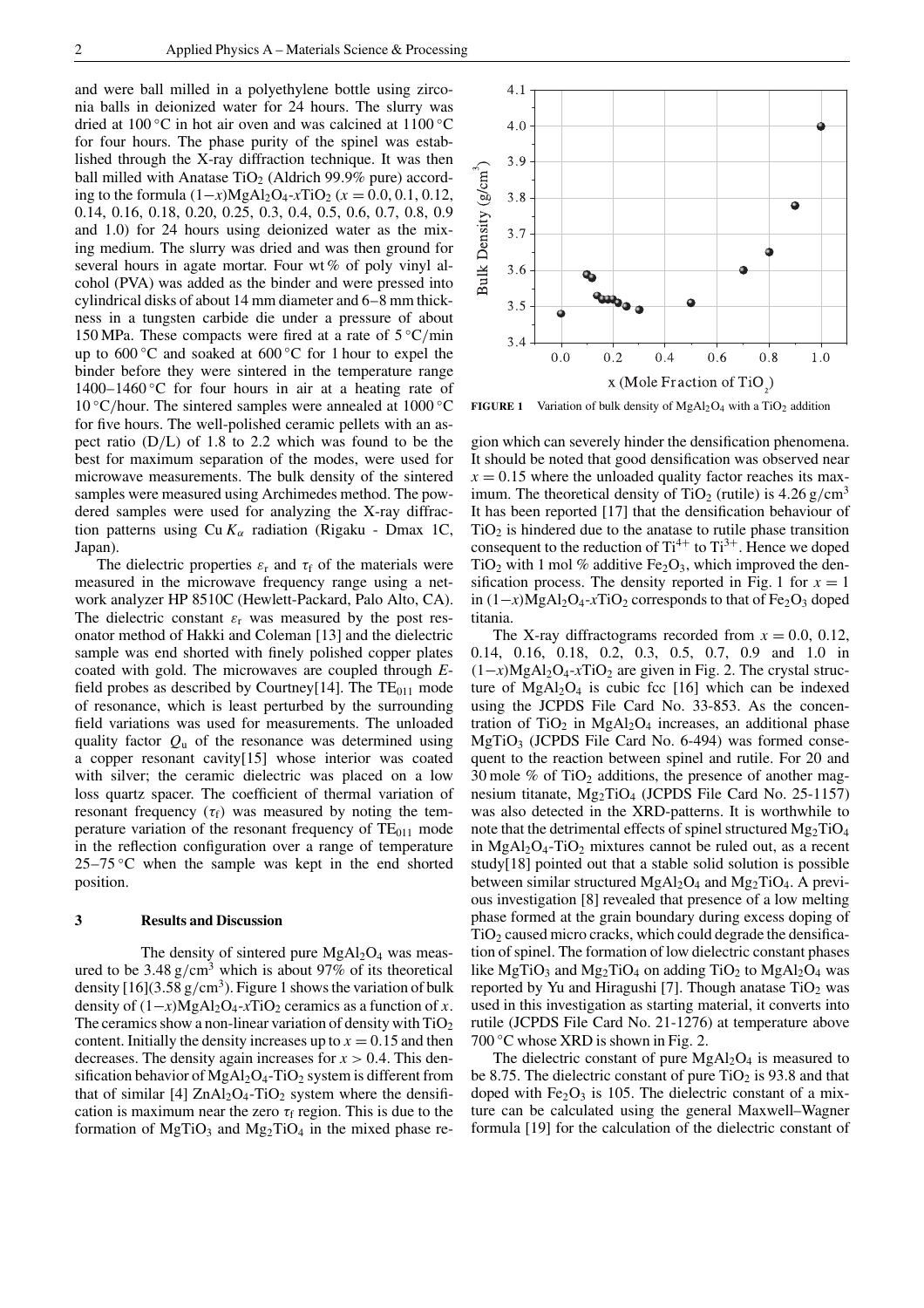

**FIGURE 2** Powder diffraction pattern of  $(1-x)MgA_2O_4$ -*xTiO*<sub>2</sub> system for  $x = 0.0, 0.12, 0.14, 0.16, 0.18, 0.20, 0.30, 0.50, 0.70, 0.90 \text{ and } 1.0. \odot \text{ repre-}$ sents  $MgTiO_3$  and  $\hat{\varphi}$  represents  $Mg_2TiO_4$  phases

the compound

$$
\varepsilon_{\rm r}^{\alpha} = \Sigma V_i \varepsilon_{\rm ri}^{\alpha} \tag{1}
$$

where  $V_i$  and  $\varepsilon_{ri}$  are the volume fraction and relative dielectric constant of the *i*th material and  $\alpha$  is a constant which depends on the type of the mixing rule.

 $\alpha = 1$  (serial mixing model)  $\alpha = -1$  (parallel mixing model)  $\alpha = 0$  (logarithmic mixing model)

It must be noted that such plots are made by curve fitting and do not have any physical significance in the two-phase region. Using the rule of mixtures, the dielectric constant of the mixture is calculated and is plotted as function of the mole fraction of  $TiO<sub>2</sub>$  addition as shown in Fig. 3. The deviation from the ideal curve fitting plots are believed to be due to the presence of additional phases. It is interesting to note that the dielectric constant is  $\sim$  20 for the mixture phases between  $x = 0.7$ and 0.8 in  $(1-x)MgA1_2O_4$ -*x*TiO<sub>2</sub> ceramics where the  $\tau_f$  approaches zero value.

The unloaded quality factor and  $\tau_f$  of MgAl<sub>2</sub>O<sub>4</sub> are plotted in Fig. 4 with as a function of  $TiO<sub>2</sub>$  content. The quality factor  $Q_u x f$  of pure MgAl<sub>2</sub>O<sub>4</sub> is 68 900 GHz (loss tangent  $= 0.00017$  at 12.3 GHz), which is higher than that of many





**FIGURE 4** Variation of  $Q_u$  and  $\tau_f$  of MgAl<sub>2</sub>O<sub>4</sub> with a TiO<sub>2</sub> addition

of the conventional spinels with low dielectric constants. As the TiO<sub>2</sub> concentration in MgAl<sub>2</sub>O<sub>4</sub> increases, the microwave quality factor also increases, reaching a maximum value of  $Q_{u}xf = 105\,400\,\text{GHz}$  (loss tangent = 0.00007 at 7.5 GHz) for  $x = 0.25$  in  $(1-x)MgAl<sub>2</sub>O<sub>4</sub>-xTiO<sub>2</sub>$ . For higher TiO<sub>2</sub> contents, the quality factor decreases as is evident from

Fig. 4. Compositions in the mixture region between  $x = 0.7$  and 0.8 in  $(1-x)MgA1_2O_4-xTiO_2$  where the  $\tau_f$  approaches minimum values, have reasonably good quality factors ( $Q_u x f = 49000$  to 69000 GHz). It must be remembered that the quality factor, which depends considerably on the synthesizing conditions, purity of the chemicals and densification of the samples during sintering, does not follow any mixture rule in the entire range of spinel-rutile mixtures. Moreover, the quality factor of the intermediate phases is more than the end members which we have observed in another rutile-spinel [4] mixture too.

Table 1 compares the dielectric properties of  $0.75MgAl<sub>2</sub>O<sub>4</sub> - 0.25TiO<sub>2</sub>$  substrate with other commercially important substrates such as Fused Silica, Teflon (or PTFE), Cordierite, Alumina, Aluminum Nitride and Beryllia. It is evident that even though the newly developed dielectric has a slightly higher dielectric constant (11.03), it is superior to a number of commercial dielectrics due to its extremely lower